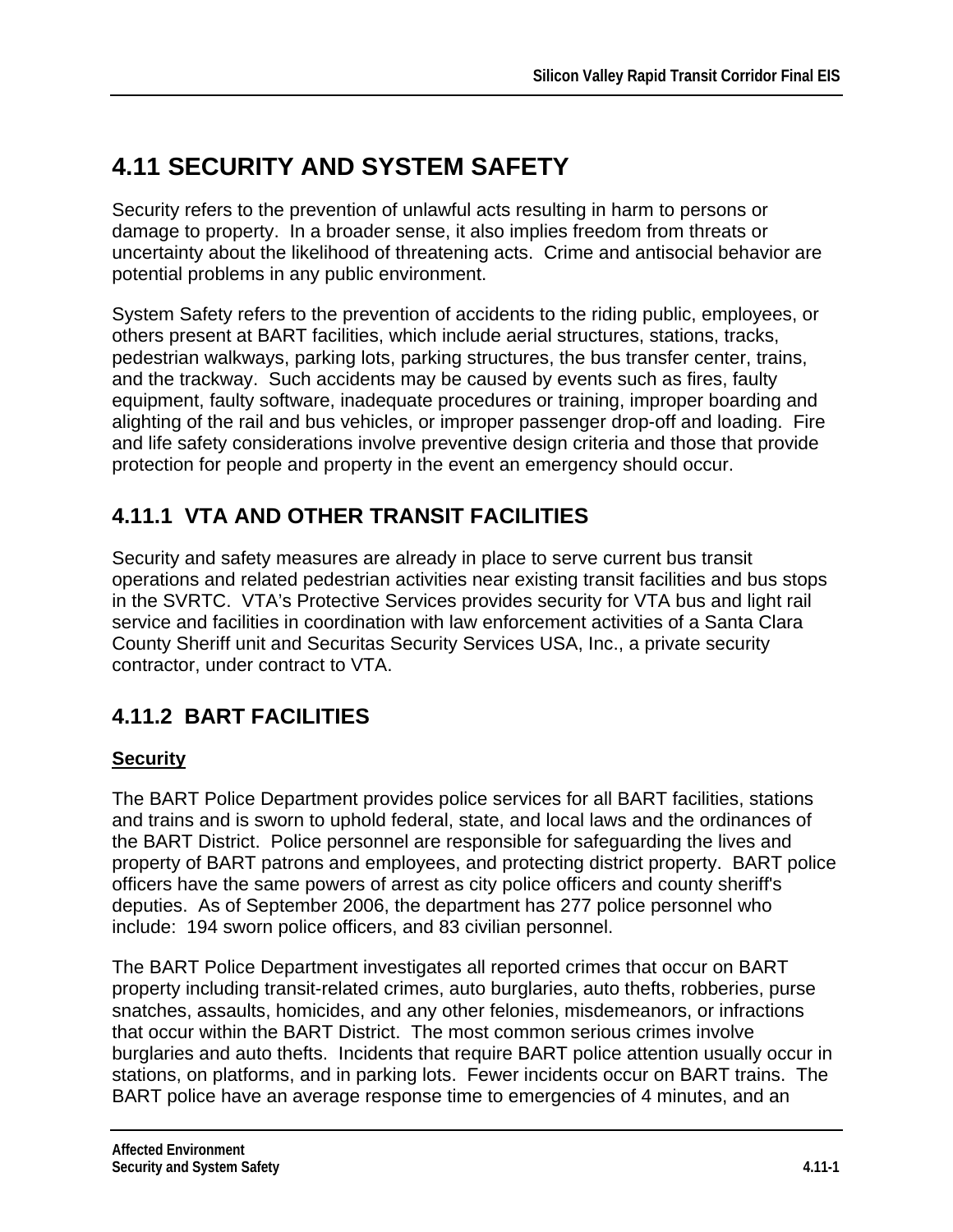average response time of 8 minutes to non-emergency calls. The BART Police Department is decentralized into geographical zones to increase patrol time and to improve community policing efforts. There are BART police facilities and field offices in Oakland, Concord, Walnut Creek, El Cerrito, Dublin/Pleasanton, Castro Valley, San Leandro, Hayward, San Francisco, Daly City, and Colma. With the extension to the San Francisco International Airport completed in June 2003, the BART police have additional facilities at the SFO, Millbrae, South San Francisco, and San Bruno stations.

Qualifications and training for BART police officers exceed the guidelines of the state's Commission on Peace Officer Standards and Training (POST), which certifies all California peace officers. In addition to meeting POST requirements, every BART police officer applicant must have at least 30 college-semester units. The majority of officers are assigned to the Patrol Bureau and are eligible for specialized assignments, including: field training officer; canine handler; criminal investigations; bicycle patrol; field evidence technician; personnel and training; crime analysis; traffic; anti-vandalism and special-enforcement teams. To prepare for major emergencies, critical incidents, and tactical call-outs, the department is a signatory to the Bay Area's mutual-aid pacts. Select officers receive training in special weapons and tactics, emergency rescues, crowd management, and hostage/crisis negotiations.

As part of BART's safety program, stations are patrolled by BART police and attended by BART personnel, including maintenance staff responsible for keeping the stations and other facilities clean and free of graffiti, which further enhances safety and security.

Aside from stations and parking areas, public access to BART's facilities and ROW is strictly controlled. Non-public areas within the BART system, which include the electrified rail alignment, train yard, and maintenance facilities, are securely fenced or are located on aerial structures or in subways that are inaccessible to the public. Wherever the alignment is at grade, warning signs are posted on the security fences adjacent to the tracks to prevent trespassing and to warn of the dangers of entering the track area containing the electrified third rail.

The BART Police Department is also responsible for participating in design review of new facilities to ensure consistency with security and safety standards. For example, public areas and parking lots are well illuminated and designed to avoid dark or remote passageways and other areas that cannot be readily viewed or patrolled. BART recognizes that designs that promote public use and activity also minimize criminal activity and increase the likelihood that people will observe and report potential criminal activities.

#### **System Safety**

The BART System Safety Department is primarily responsible for ensuring that safety procedures are developed and implemented throughout the BART District. A key responsibility of the department is the implementation of BART's System Safety Program Plan, which states, "Safety is the major consideration in all [BART] operations including planning, design, construction, testing, and maintenance of the rail transit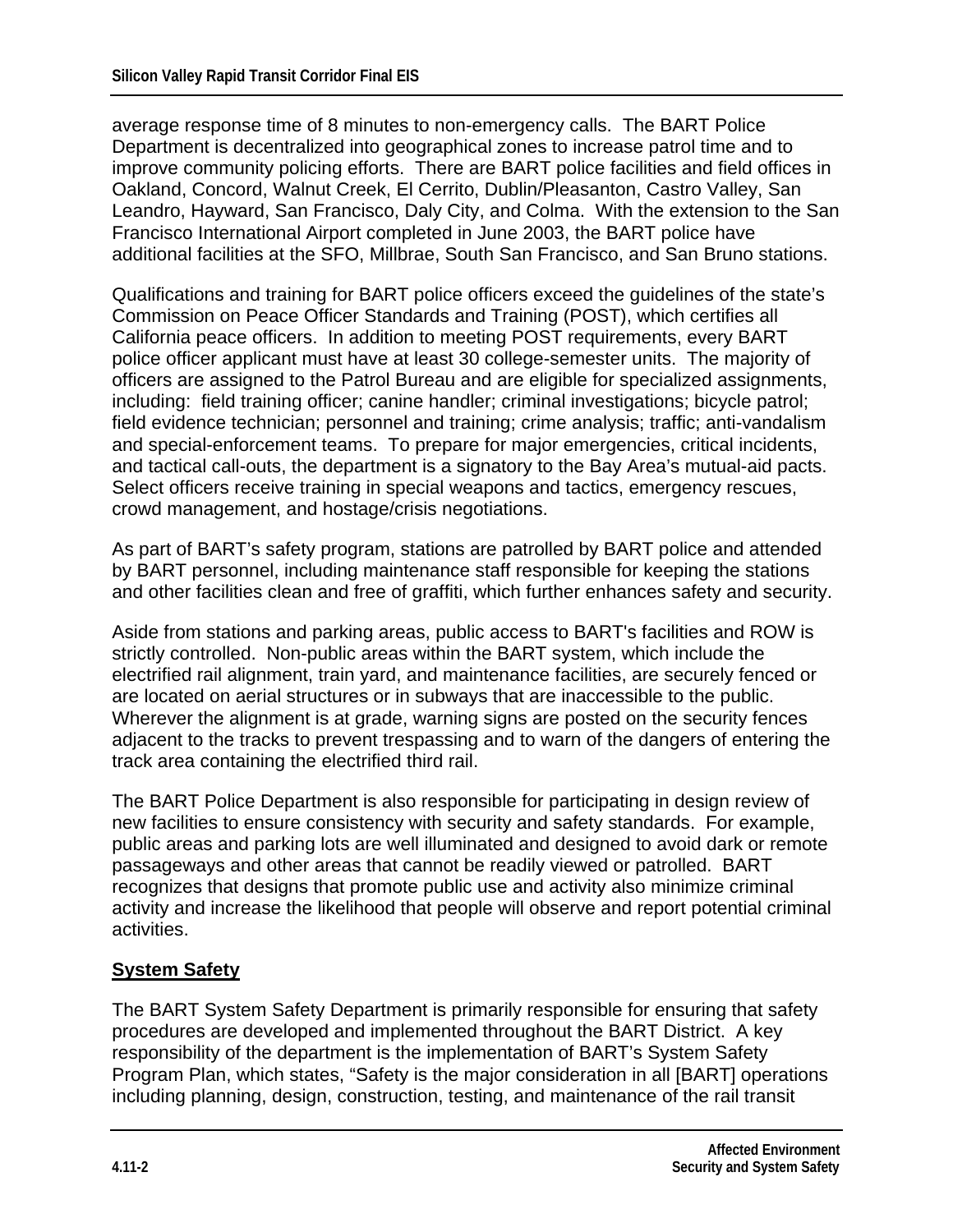system." Implementation of the program includes the setting of safety goals and objectives, as well as hazard identification, reduction, and control throughout the system. The BART System Safety Department is also responsible for the monitoring of safety performance to identify any failures and deficiencies in the program, including accidents on BART property, and to implement corrective measures. Where it is determined that unsafe conditions exist, the manager of the Safety Department has the authority to interrupt or cease BART operations.

The BART System Safety Department is also responsible for implementation of BART's Emergency Plan, the authoritative procedure to be used in an emergency event. The plan establishes standard policies and procedures for the mobilization of BART and other public safety resources so that fast, controlled, and predictable responses can be made to various types of emergencies. Specific response procedures for a full range of foreseeable types of emergencies are addressed in the plan and include response procedures for train fires, derailments, injuries or deaths on the ROW, ROW intrusions, earthquakes (of varying intensities occurring at varying times), high winds, flooding, gas leaks and toxic spills, bomb threats, explosions, and hostage situations. In all cases, the Emergency Plan identifies the responsibilities of the involved persons and authorities (train operators, BART Central Control, BART police, the responding fire departments, etc.) and sets forth an operations plan for each type of emergency. The various operations plans address the initial fact finding and reporting procedures, communication requirements, evacuation and rescue procedures, emergency scene boundaries and restrictions, public information, and related factors.

In accordance with BART emergency procedures, local fire departments are the primary responders in the event of a fire within the BART system. Under an agreement with all affected fire departments for the existing system, the local fire department would assume overall command of any fire emergency scene, in cooperation with BART Central Control. Information on local fire departments within the SVRTC is provided in Section 4.3, Community Services and Facilities.

## **4.11.3 REGULATORY CONSIDERATIONS**

The BEP and SVRTP alternatives would be built in compliance with applicable codes and local planning requirements as described below.

### **Applicable Codes**

The BART extension would be designed to comply with applicable codes for tunnel and station ventilation, and train and station circulation and exiting. These codes include:

- National Fire Protection Association (NFPA) 130 Fixed Guideway Transit Systems
- US Department of Transportation Subway Environmental Design Handbook, Volume 1
- CCR, Title 8, Industrial Relations Subchapter 20, Tunnel Safety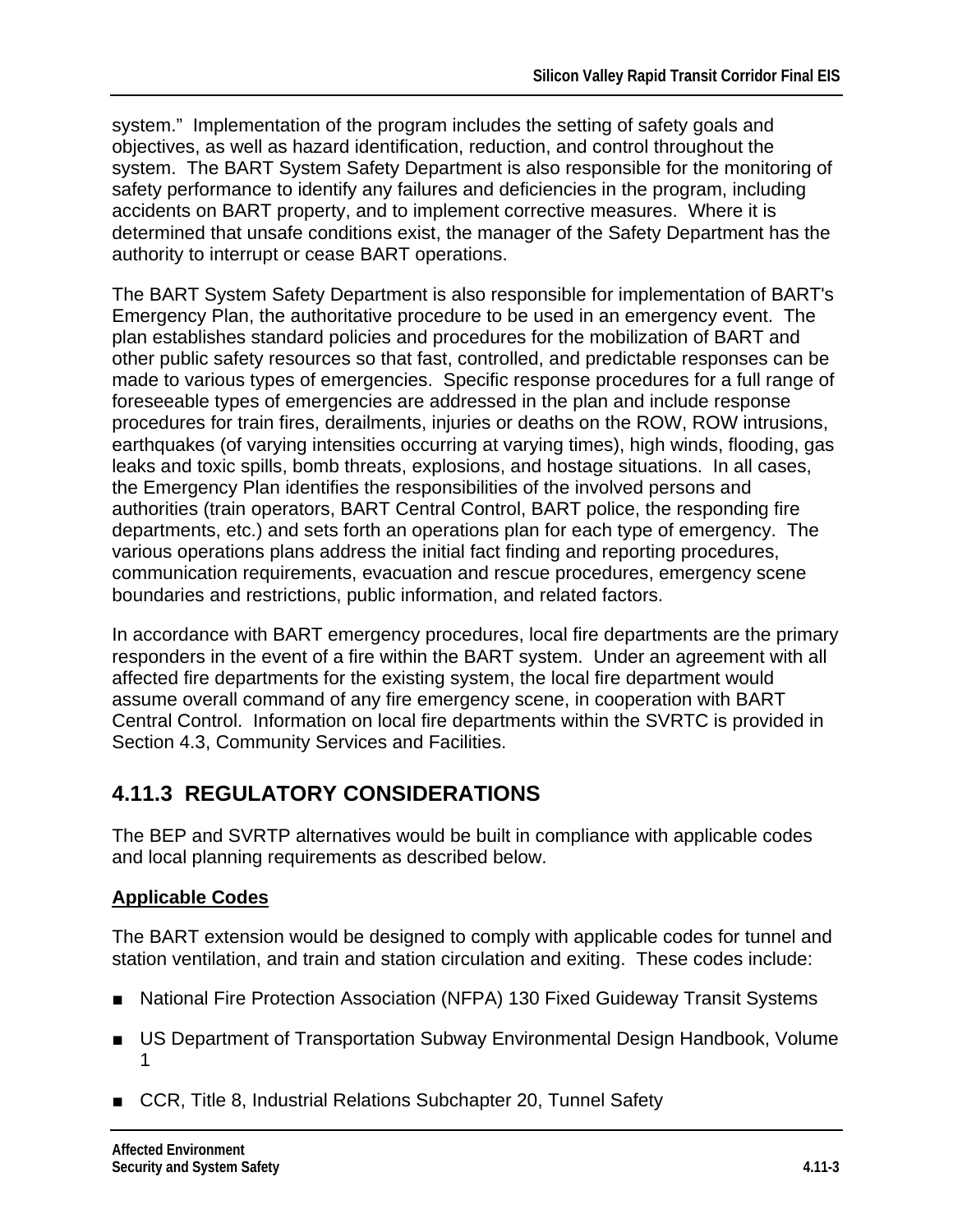- Orders 20
- California Building Code, Chapter 4A, Section 414A-Fixed Guideway Transit **Systems**
- California Public Utilities Commission (CPUC) General Order 164-C
- BART System Safety Program Plan
- **BART Design Criteria Facilities Standards, Rev 1.2**
- **National Fire Protection Association (NFPA) 101 Life Safety Code**
- 28 CFR Part 36 ADA, Standards for Accessible Design

The BEP and SVRTP alternatives are also being designed to comply with the BART Facilities Standards (BFS). Developed by BART, the BFS describes and specifies design requirements for all new project designs. These standards are based on experience in operations and industry-wide best practices, and have been developed to provide a high level of security and safety in a cost-effective manner. BEP and SVRTP alternative features that do not comply with these standards can only be implemented after the full review and approval by BART.

A Safety Certification Program (SCP) has also been developed for the BEP and SVRTP alternatives to ensure that it is designed in compliance with the applicable safety and security design codes. The SCP requires that compliance be documented and applicable BEP or SVRTP alternative features and design characteristics itemized.

The provisions of BART's existing System Safety Program Plan also require active participation by the BART System Safety Department in the design of system extensions. A BART safety engineer, working with VTA and the local fire department personnel, will review contract drawings and specifications for compliance with the previously mentioned codes and criteria. This includes provisions of the codes, requirements, and guidelines listed above along with local fire department requirements. This is particularly critical for the tunnel segment emergency ventilation structures and emergency egress and ingress. In these cases, there are established emergency station and tunnel egress criteria that will be applied to the SVRTP Alternative. The System Safety Department will also monitor engineering testing and conduct safety technical audits of all new facilities and equipment to ensure that they meet applicable safety standards prior to passenger operation and that they continue to meet these standards while in operation.

As a part of the design review process, BART safety engineers will also review the security fencing design along the at-grade alignments, train storage areas and alongside transitions from subways to at-grade or aerial alignments. A secure ROW is of critical importance to BART because of the potential dangers associated with the electric third rail and the high frequency and speeds of trains. Similarly, BART safety engineers will review the design of station entrances, exits, platforms, and concourse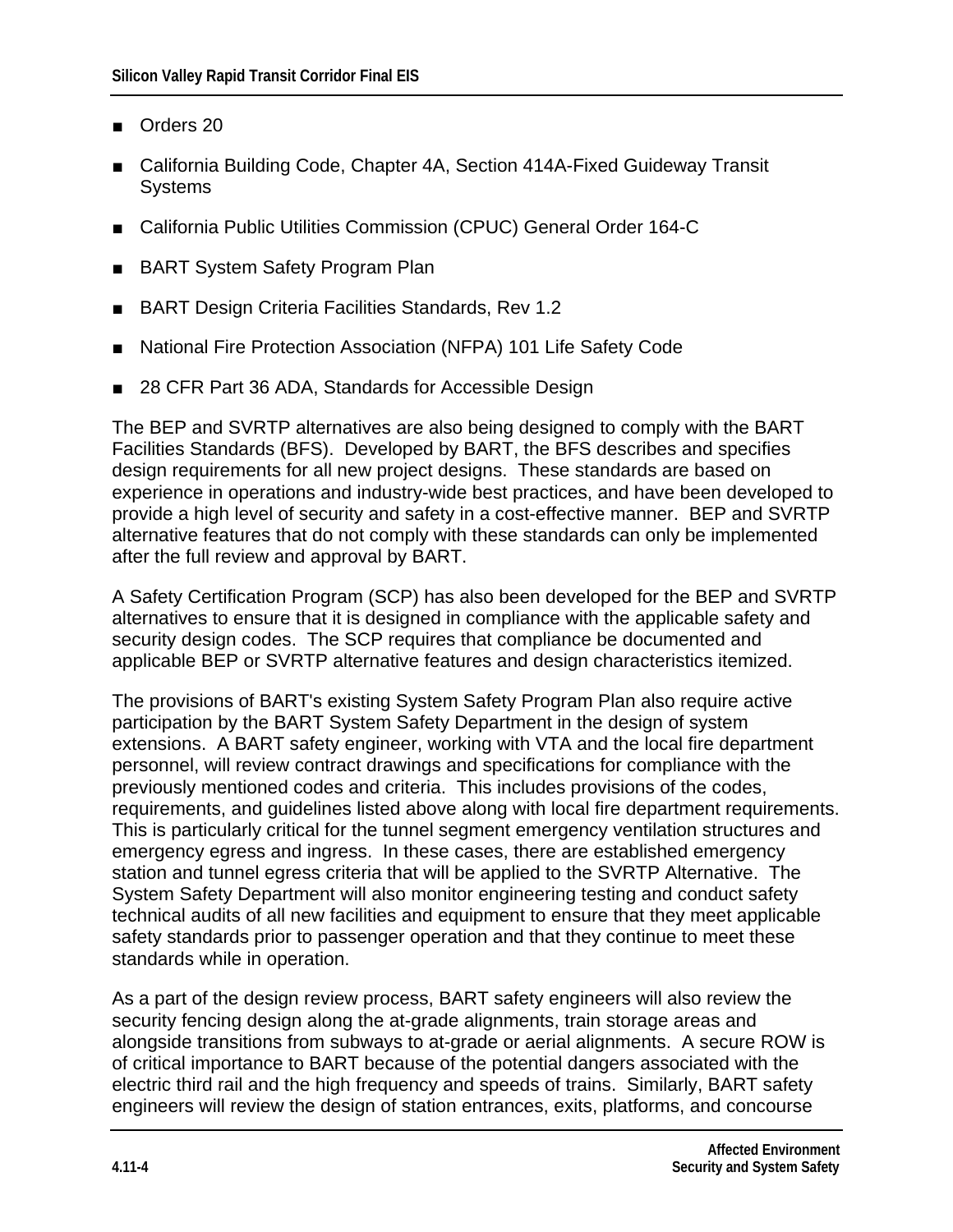areas for pedestrian safety. The design of parking lots and bus/auto loading zones will also be reviewed for pedestrian, as well as vehicular, safety and for accessibility by emergency response vehicles. For security purposes, BART facilities standards will also be implemented for the BEP and SVRTP alternatives, including CCTV in stations and along the trackway (at tunnel portals), intrusion detection devices at wayside facilities, access control devices, and other security procedures.

The BEP and SVRTP alternatives would operate on exclusive trackage alongside but separate from the UPRR freight service between Warm Springs and the UPRR Milpitas Yard north of Calaveras Boulevard. At this point, UPRR freight service switches to the former Southern Pacific Line. Currently, UPRR is operating fewer than four freight trains per day on the segment between Warm Springs and Calaveras Boulevard. In addition, in this segment, the BART tracks would run adjacent to the UPRR Milpitas Yard lead track (a siding track) rather than alongside the mainline. Nonetheless, operations of BART and freight trains in this common corridor pose hazards for either mode in the rare event of train accidents (e.g., derailments). VTA and BART will undertake a common corridor safety and cost study to determine the most appropriate and cost-effective design treatments where BART would operate in close proximity with freight operations.

In accordance with CPUC General Order 164-C and the BART System Safety Program Plan, BART will certify the safety and security of the BEP and SVRTP alternatives to ensure that the design, construction and installation of equipment are systematically reviewed for compliance with safety and security requirements and to verify safety operational readiness of the system prior to the commencement of revenue service.